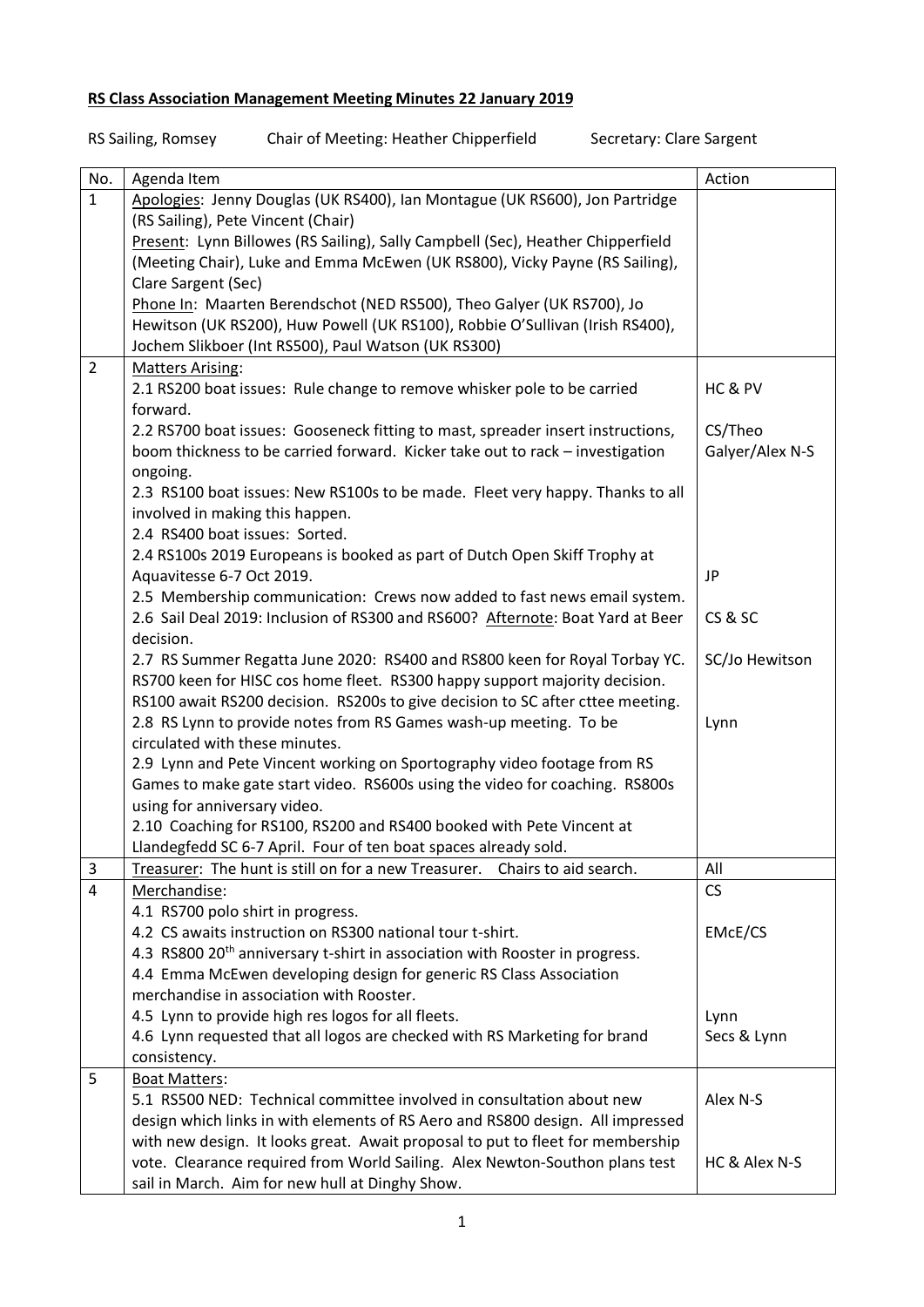|                | 5.2 RS700: Kicker modification review in hand.                                                                                                   |              |
|----------------|--------------------------------------------------------------------------------------------------------------------------------------------------|--------------|
|                | 5.3 RS300: Boom doubled in price. Richard Le Mare is working with Super                                                                          |              |
|                | Spars to source new boom.                                                                                                                        |              |
|                | 5.4 RS600: Thanks to Alex N-S for his work on new boat and new sails.                                                                            |              |
| 6              | Membership: Statistics circulated.                                                                                                               |              |
| $\overline{7}$ | Calendar 2020:                                                                                                                                   |              |
|                | 7.1 Euro 2020 event: RS400s keen on Nieuwpoort, Carnac or NED. RS800s keen                                                                       |              |
|                | on FRA with Gilles to advise. RS700s and RS200s keen on FRA, RS100s will go                                                                      | HC           |
|                | with majority, RS600s would like to consult fleet re: potential to be included                                                                   |              |
|                | once venue/date known. HC will tentatively book Carnac for late May Bank Hol                                                                     |              |
|                | 2020.                                                                                                                                            |              |
|                | 7.2 Euro 2021: RS700 and RS800 keen on Garda.                                                                                                    |              |
|                | 7.3 Euro 2022: RS Games NED.                                                                                                                     |              |
| 8              | Dinghy Sailing Show 2019:                                                                                                                        |              |
|                | 8.1 To be very similar to 2018. CS to work with Lynn. RS800 20 <sup>th</sup> anniversary                                                         | CS/Lynn      |
|                | party 1600-1700hrs before RS launch party 1700-1800hrs. George as DJ and                                                                         |              |
|                | beer.                                                                                                                                            |              |
|                | 8.2 Fleets to provide volunteers to man stands both days. Names to CS. CS to                                                                     |              |
|                | give names to Lynn DSS - 3 weeks to allow for wristband postage. CS to send                                                                      |              |
|                | Lynn her DSS admin instruction. Afternote: Done.                                                                                                 |              |
|                | 8.3 All work to be as eco compliant as possible, especially give-aways. Bryony                                                                   |              |
|                | Meakin RS800 sailor has agreed to be sailor Sustainability Rep                                                                                   |              |
| 9              | Coaching:                                                                                                                                        |              |
|                | 9.1 RS100, RS200 and RS400: Pete Vincent at Llandegfedd 6-7 April.                                                                               | <b>CS</b>    |
|                | 9.2 RS300: Cancelled due to lack of interest.                                                                                                    |              |
|                | 9.3 RS700: Currently being organised for Oxford SC.                                                                                              | CS           |
|                | 9.4 RS800: Will Crocker at Oxford SC 30 March. Currently booking second                                                                          | <b>CS</b>    |
|                | coach to expand capacity for six more boats.<br>9.5 RS500: Rutland SC 26 April the day before RS Sprints booked.                                 | <b>CS</b>    |
|                | 9.6 Seven clubs took up offer for £50 grant for RS200 training to invigorate                                                                     |              |
|                | their home fleet. RS200 youth training booked for day before nationals.                                                                          | <b>SC</b>    |
|                | 9.7 RS600: Coaching day before nationals.                                                                                                        | SC           |
|                | 9.8 RS400: Demo weekend underway.                                                                                                                | HC           |
|                | 9.9 RS400: Coaching day before nationals at RNIYC.                                                                                               | HC           |
| 10             | RS500 and RS700 Training DVDs:                                                                                                                   |              |
|                | 10.1 RS700: Theo Galyer to chase Mark Rushall. CS and HC to support if                                                                           | Theo         |
|                | required. Recommend review content before release.                                                                                               | Galyer/CS/HC |
|                | 10.2 RS500: Video to be made where the boat is actively sailed ie NED when                                                                       |              |
|                | funds available.                                                                                                                                 |              |
| 11             | Secretariat/Class Relationship:                                                                                                                  |              |
|                | 11.1 RS500 International: Jochem updated. Communication tool PEEPL has                                                                           |              |
|                | been implemented. 92% of members currently signed up. It is being used lots                                                                      |              |
|                | by NED, FRA, CZE and ITA. Lots of contact between National Chairs who are                                                                        |              |
|                | having monthly meetings. Afternote: As the PEEPL communication tool costs                                                                        |              |
|                | >€1,000/annum, the RS500 committee have been advised that they will have to                                                                      |              |
|                | fund this, and any other expenditures, from the International RS500                                                                              |              |
|                | membership (€17/person, minus any general secretariat administration                                                                             |              |
|                | charges). HC has stood down as International RS500 Sec. Olivier Beyls is acting                                                                  |              |
|                | as Sec as well as Int RS500 Chair. The support of HC and the RS Class                                                                            |              |
|                | Association is greatly appreciated.                                                                                                              |              |
|                | 11.2 RS700 and RS800 fleets happy that stuff actually gets done.                                                                                 |              |
| 12             | Sponsorship: Noble Marine hope to continue but uncertain. Volvo<br>presentation early February due to overall review of sailing sponsorship. Any | HC           |
|                |                                                                                                                                                  |              |